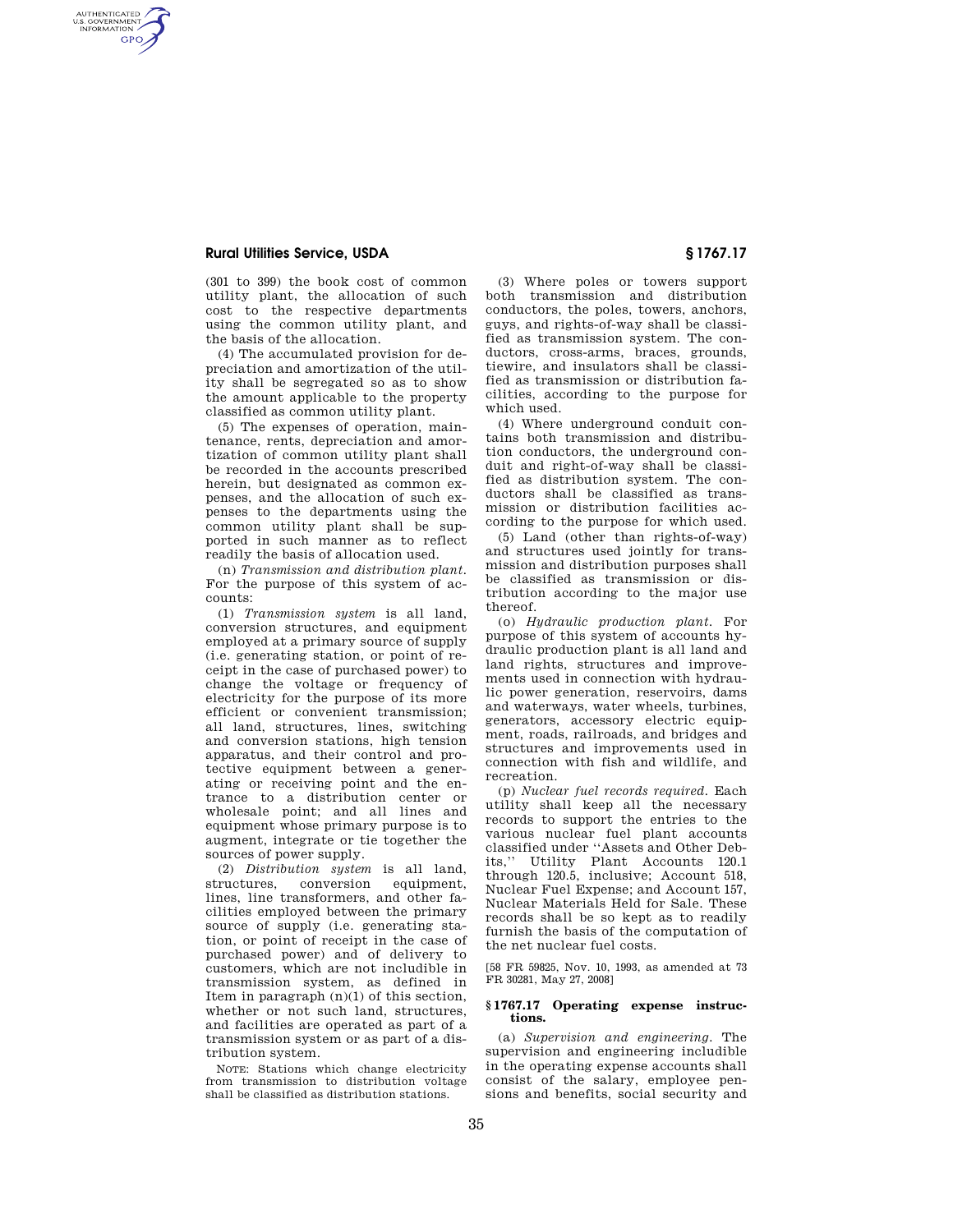other payroll taxes, injuries and damages, and other expenses of superintendents, engineers, clerks, other employees, and consultants engaged in supervising and directing the operation and maintenance of each utility function. Whenever allocations are necessary in order to arrive at the amount to be included in any account, the method and basis of allocation shall be reflected by underlying records.

(1) Labor items:

(i) Special tests to determine efficiency of equipment operation;

(ii) Preparing or reviewing budgets, estimates, and drawings relating to operation or maintenance for departmental approval;

(iii) Preparing instructions for operations and maintenance activities;

(iv) Reviewing and analyzing operating results;

(v) Establishing organizational setup of departments and executing changes therein;

(vi) Formulating and reviewing routines of departments and executing changes therein;

(vii) General training and instruction of employees by supervisors whose pay is chargeable hereto. Specific instructions and training in a particular type of work is chargeable to the appropriate functional account (See paragraph (c)(19) of this section); and

(viii) Secretarial work for supervisory personnel, but not general clerical and stenographic work chargeable to other accounts.

(2) Expense items:

(i) Employee pensions and benefits;

(ii) Social security and other payroll taxes;

(iii) Injuries and damages;

(iv) Consultants' fees and expenses; and

(v) Meals, traveling, and incidental expenses.

(b) *Maintenance.* (1) The cost of maintenance chargeable to the various operating expense and clearing accounts includes labor, employee pensions and benefits, social security and other payroll taxes, injuries and damages, materials, overheads, and other expenses incurred in maintenance work. A list of work operations applicable generally to utility plant is included in this paragraph (b). Other work operations applicable to specific classes of plant are listed in functional maintenance expense accounts.

(2) Materials recovered in connection with the maintenance of property shall be credited to the same account to which the maintenance cost was charged.

(3) If the book cost of any property is carried in Account 102, Electric Plant Purchased or Sold, the cost of maintaining such property shall be charged to the accounts for maintenance of property of the same class and use, the book cost of which is carried in other electric plant in service accounts. Maintenance of property leased from others shall be treated as provided in paragraph (c) of this section.

(4) Items:

(i) Direct field supervision of maintenance;

(ii) Inspecting, testing, and reporting on condition of plant specifically to determine the need for repairs, replacements, rearrangements, and changes and inspecting and testing the adequacy of repairs which have been made;

(iii) Work performed specifically for the purpose of preventing failure, restoring serviceability or maintaining life of plant;

(iv) Rearranging and changing the location of plant not retired;

(v) Repairing for reuse materials recovered from plant;

(vi) Testing for, locating, and clearing trouble;

(vii) Net cost of installing, maintaining, and removing temporary facilities to prevent interruptions in service; and

(viii) Replacing or adding minor items of plant which do not constitute a retirement unit.

(c) *Rents.* (1) The rent expense accounts provided under the several functional groups of expense accounts shall include all rents, including taxes paid by the lessee on leased property, for property used in utility operations, except minor amounts paid for occasional or infrequent use of any property or equipment and all amounts paid for use of equipment that, if owned, would be includible in plant Accounts 391 to 398 inclusive, which shall be treated as an expense item and included in the appropriate function account and rents